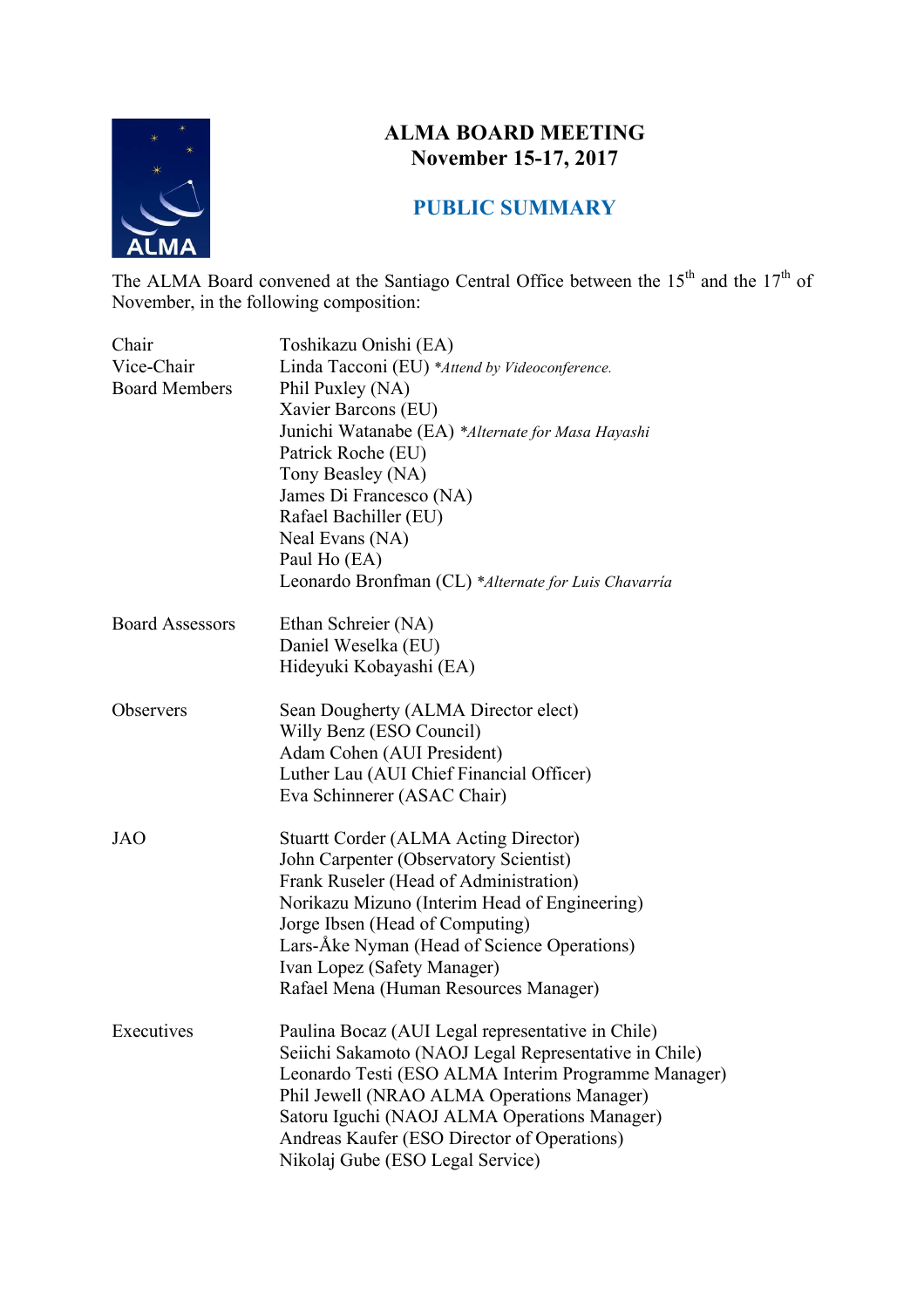#### **PUBLIC SUMMARY**

The ALMA Board held its November 2017 meeting, at the Santiago Central Office (SCO) in Chile. The Board's Chair welcomed Dr. Xavier Barcons, the new ESO Director General and Board Member appointed by ESO, Dr. James Di Francesco, from NRC, Canada, the new Board Member appointed by NSF and Dr. Tony Beasley, from NRAO who has been the NA Assessor and now has been appointed as a Board Member by NSF. He also welcomed Dr. Junichi Watanabe, who attended the meeting as the alternate for NAOJ Director General, Masa Hayashi, and Leonardo Bronfman, who attended the meeting as the alternate for Luis Chavarría, from CONICYT. Finally, the following persons were welcomed as observers for this meeting: Adam Cohen, AUI President, Willy Benz, from the ESO Council, Andreas Kaufer, ESO Director of Operations, Luther Lau, AUI Chief Financial Officer, Paulina Bocaz, AUI Representative in Chile, Seiichi Sakamoto, NAOJ Representative in Chile, Eva Schinnerer, ASAC Chair, Sean Dougherty, ALMA Director elect and members of the Executives and the CMT.

The Board farewelled the following persons, who are attending their last meeting as Board members: Ethan Schreier, former AUI President, Masa Hayashi, NAOJ Director General until March 31<sup>st</sup> 2018, Patrick Roche, ESO Council President until December 31<sup>st</sup> 2017, Paul Ho, from Academia Sinica Institute of Astronomy and Astrophysics; and Neal Evans, Emeritus Professor at the University of Texas at Austin.

#### **ALMA Overview**

The Board noted the presentations given by the ALMA Acting Director and Observatory Scientist, regarding the latest activities, achievements and challenges for ALMA since April, 2017, and next steps, including:

- The conclusion of the Cycle 4 observing period and the smooth start of Cycle 5
- The extremely unfavorable weather conditions that occurred during May and June 2017, and the impact on observing time
- The increase in the number of Antennas available for science, which is now at the steady state level
- A steady increase in the number of observing hours offered for Cycle 5
- The partial completion of the two first large programs in Cycle 4 (deep field survey and circumstellar disks survey)
- The preliminary results demonstrating a successful first VLBI campaign and the power of ALMA to aid in VLBI observations
- The successful supplemental call for ACA time
- The successful Cycle 5 Proposal Review Process, with 1.661 proposals reviewed and over 16.000 observing hours requested, and a substantive increase of Median size proposals. Four large programs were selected, while the Observatory will continue encouraging the communities to submit more high frequencies proposals
- The move in of the staff to the Residencia in July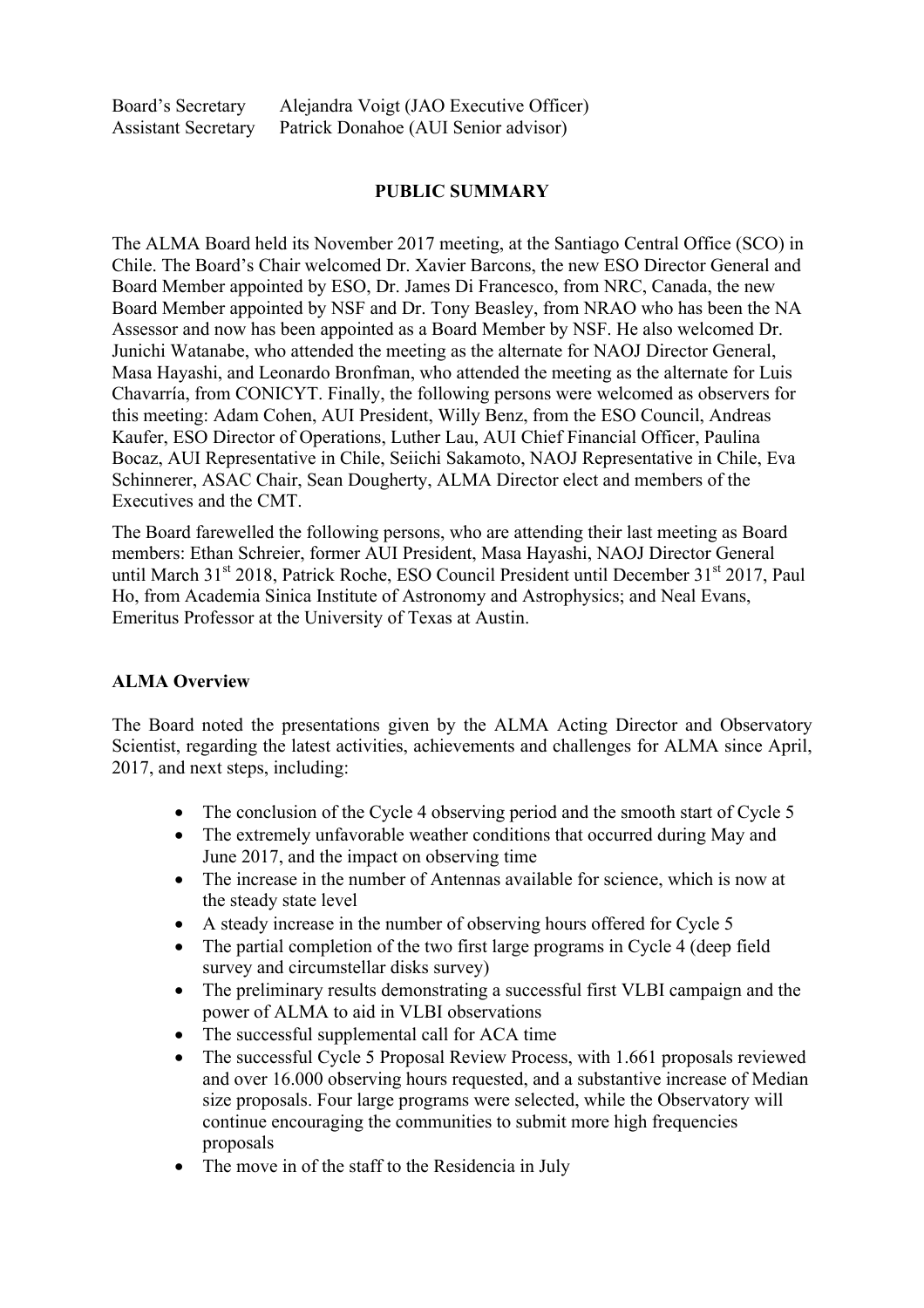- Efforts to improve efficiency targeted at increasing exposure time-on-sky
- A review of the timeline of events for Cycle 6, extending from the preannouncement on December 14, 2017, the APRC meeting to be held in Japan from June 18-23, 2018, to PI notifications by the end of July.
- array configuration discussions and potential new capabilities.

#### **Safety**

The Board appreciated the emphasis on safety and noted that the number of incidents at the observatory has steadily decreased, as well as the changes in regulations affecting some aspects of site operations and the introduction of a virtual link to a medical facility. The Board expressed its appreciation to the JAO efforts, especially the response of the staff in the face of very extreme weather in May and June of 2017.

#### **Scientific Matters & ASAC Report**

The Board noted the Observatory Scientist report on the:

- Continuing increases in the number of refereed papers published
- Science highlights including results on the Sun, Polarization Continuum in HL Tau, Time-variable line emission in a disk, Outflow from young stars, spinning jet, outburst in Orion, time-variable continuum emission in star forming regions, structures around evolved stars, Vela pulsar, Molecular outflow in active galaxies, Molecular Gas in high redshift Galaxy Clusters, and quasars.

The Board also noted the Science Advisory Committee (ASAC) and the Board's Science Committee's report, who covered, among other scientific issues:

- Continued improvement of the imaging Pipeline, leading to automated workflow increases as well as increased scope and improvements in the Quality Assessment outcomes
- The trade-offs between two-year versus three-year configuration schedules .
- Plans to implement dynamical scheduling of observations to improve the onsource efficiency for certain types of projects
- The observation queue-building process and the primary use of scientific rank to produce it and the priority given to High frequency programs in the observing queue when Band 8/9/10 is available
- The new helpdesk category that has been set up to for proprietary period extension requests
- The high levels of satisfaction reported for the Helpdesk in the users survey.

The Board reappointed Eva Schinnerer (ESO) to the ASAC and also appointed Dan Marrone (North America) and Nami Sakai (East Asia) for 3-year terms each, starting on January 1, 2018.

#### **Financial Matters**

The ALMA Board noted the reports of the ALMA Budget Committee and the Joint ALMA Observatory (JAO) Head of Administration regarding the financial results of 2017 and budget execution and projections and the long-term planning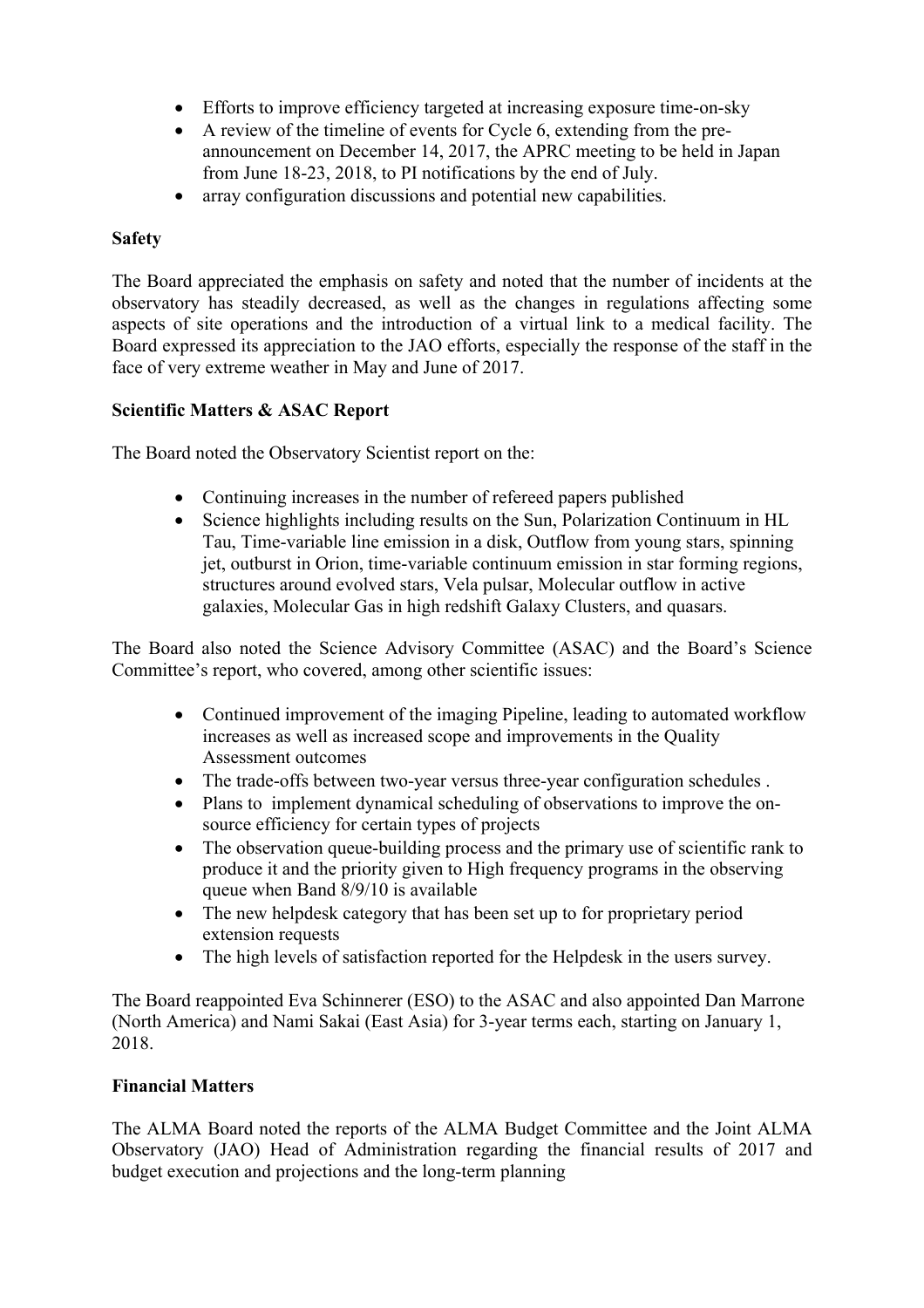The Board approved the 2018 ALMA Operations Budget, subject to the FY2018 budget appropriation process in the USA and the approval by ESO Council and NINS.

The Board noted the five-year plan as a draft plan with the expectation that it will be further refined during CY2018 and adopted, for planning purposes, in November 2018.

#### **ALMA Development Program & Roadmap**

The ALMA Board noted the presentations by the ALMA Acting Director, on behalf of the AMT, regarding the status of the ALMA Development Program, which covered the on-going projects and studies, the projects that are submitted for approval in this meeting and the near future and a summary of the scope of upcoming calls for proposals within the three regions. Projects underway include Band 5 and Band 1 receiver production, an integrated alarm system for the observatory and calibration source installation on the Chajnantor site.

The Board approved the Total Power Spectrometer development project.

The Board also approved the ALMA Phasing System "Phase 2", under the condition that this project will be subject to the participation of the APP Project team in the Observing Mode Process and presentation of the APP Phase 2 project commissioning results to technical review by AMT-appointed regional technical experts prior to the annual 1 December decision point for the offering of capabilities.

The Board approved the long-term ALMA Development Roadmap, endorsing the identification of the highest priority directions for the development program. The Roadmap will be published in early 2018, after endorsement of new observatory science goals by the ASAC.

#### **Governance Issues**

The Board agreed that a Board working group be established to collaborate with the JAO and the AMT in further developing the International Visiting Committee Terms of References, as foreseen in the ALMA Agreement. The Working Group will propose charges to the committee and a schedule covering ALMA-wide activities, with the first cycle of assessment occurring in mid-2019.

The Board also approved the revision of the standard and short ALMA description, that shall read as follows:

#### STANDARD DESCRIPTION (Long):

*The Atacama Large Millimeter/submillimeter Array (ALMA), an international astronomy facility, is a partnership of the European Organisation for Astronomical Research in the Southern Hemisphere (ESO), the U.S. National Science Foundation (NSF) and the National Institutes of Natural Sciences (NINS) of Japan in cooperation with the Republic of Chile. ALMA is funded by ESO on behalf of its Member States, by NSF in cooperation with the National Research Council of Canada (NRC) and the Ministry of Science and Technology (MOST) in Taiwan and by NINS in cooperation with the Academia Sinica (AS) in Taiwan and the Korea Astronomy and Space Science Institute (KASI).*